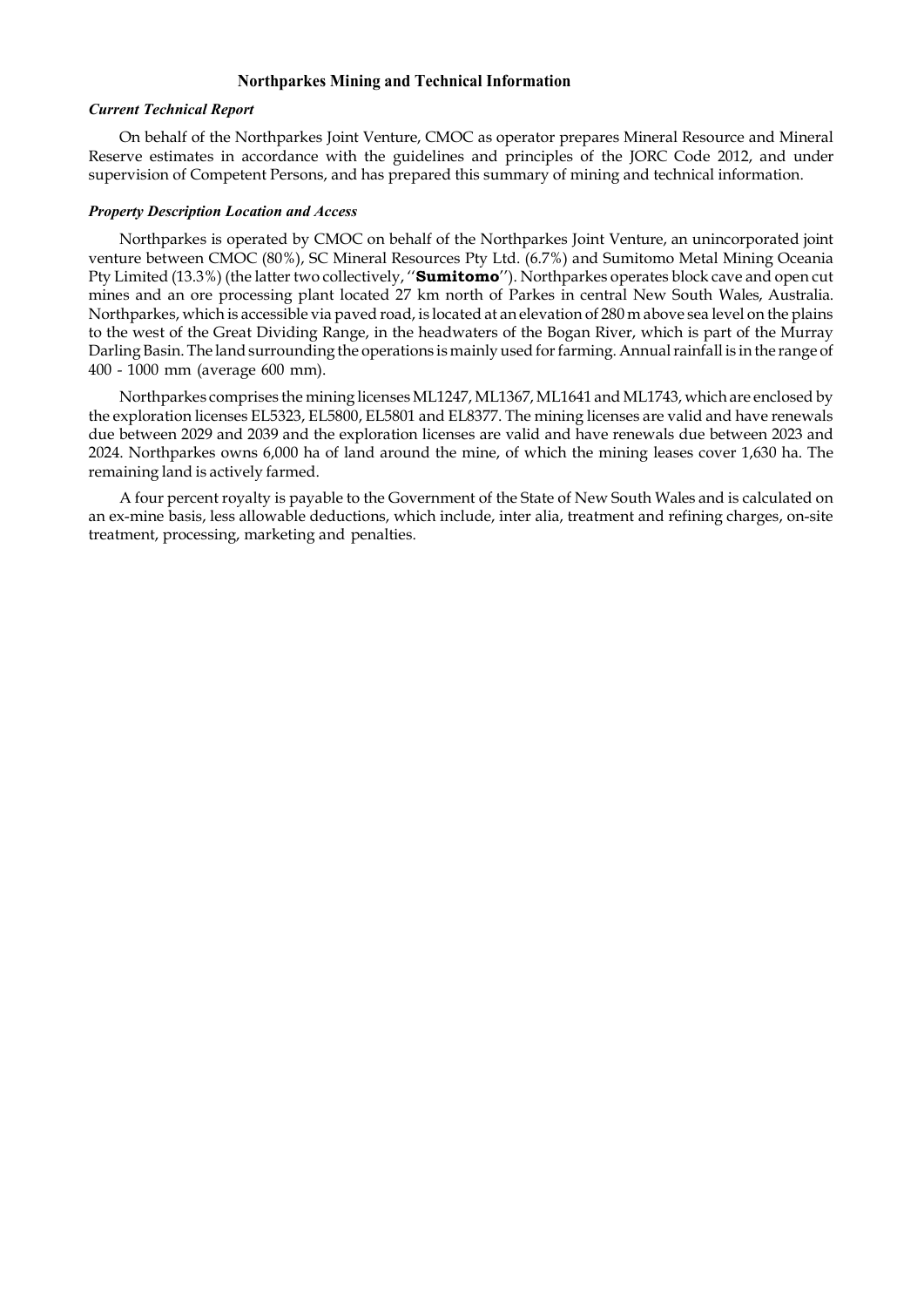# **History**

Copper and gold mineralization was discovered at E22 in 1976 by Geopeko, the exploration arm of Peko-Wallsend Limited, via road-side traverse drilling. Subsequently, the E27 and E26 deposits were discovered by drilling a grid of RAB drill holes in 1978 and 1980, respectively. North Limited ("North") acquired the Northparkes project through its merger with Peko-Wallsend Limited in the 1980s. North approved the Northparkes project, comprising underground block cave and open cut mines, and concentrator, in 1992, following an extensive and lengthy studies phase. North subsequently formed the Northparkes joint venture with Sumitomo Metal Mining Oceania and Sumitomo Corporation in 1993 in order to obtain a development partner with downstream smelting and refining capability. Rio Tinto acquired North in 2000 and assumed management of the Northparkes joint venture. In 2004 the second block cave mine, E26 Lift 2 was commissioned, with a northern extension added in 2008 (E26L2N) followed by initial production from E48 Lift 1 in 2010. In 2012, the nameplate mill throughput was increased to 6.4 Mtpa. CMOC acquired Rio Tinto's stake in the Northparkes joint venture in 2013. Fully automated mining and haulage was achieved in 2015 from E48 and Northparkes celebrated its 25th year of production in 2019. Northparkes milled 5.4 Mt in 2021 at a grade of 0.54% copper and 0.17 g/t gold to yield 107.8 kt of concentrate at a grade of 28.2% copper and 7.6 g/t gold. Northparkes has recently completed commissioning of the expansion project increasing the throughput of the operation to 7.6 Mtpa. Table 9 presents a summary of Northparkes historical production statistics for 2018-2021. by Geopeko, the exploration arm of Peko-<br>E27 and E26 deposits were discovered by<br>North Limited (**'North'**) acquired the<br>hited in the 1980s. North approved the<br>en cut mines, and concentrator, in 1992,<br>formed the Northparke

Table 9: Northparkes Historical Production Statistics

|         | Units | 2018  | 2019  | 2020                        | 2021  |
|---------|-------|-------|-------|-----------------------------|-------|
| Mining  |       |       |       |                             |       |
| Milling |       | 6.525 | 6.284 | 6.483                       | 5.365 |
|         |       | 6.486 | 6.423 | 6.494                       | 6.844 |
|         |       | 0.73  | 0.65  | 0.63                        | 0.54  |
|         |       | 0.21  | 0.16  | 0.18                        | 0.17  |
|         |       | 87.5  | 88.4  | 85.3                        | 82.8  |
|         |       | 78.2  | 76.4  | 72.6                        | 69.1  |
|         |       |       |       | 41,297 36,979 34,916 30,436 |       |
|         |       |       |       | 33.322 25.878 27.496 26.227 |       |

# Geological Setting, Mineralization and Deposit Types

The Northparkes deposits occur within the Ordovician Goonumbla Volcanics of the Goonumbla Volcanic Complex and Wombin Volcanics. The Goonumbla Volcanics form part of the Junee-Narromine Volcanic Belt of the Lachlan Orogen and consist of a folded sequence of trachyandesitic to trachytic volcanics and volcaniclastic sediments that are interpreted to have been deposited in a submarine environment.

The Goonumbla Volcanics at Northparkes have undergone little deformation, with gentle to moderate bedding dips as a result of regional folding. The dominant structure observed to date in the Northparkes area is the Altona Fault, an east-dipping thrust fault, which truncates the top of E48 and GRP314 and is known to extend from east of E26 north through E27.

The porphyries form narrow, typically less than 50 m in diameter, but vertically extensive (greater than 1,000 m) pipes. Mineralization extends from the porphyries into their host lithology. The current life-of-mine plan is focused on five porphyries, referred to as E26, E48, E22, E31 and GRP314; in addition to these zones, numerous other mineralized porphyries exist across the district. The deposits are hosted within both the Goonumbla and Wombin Volcanics, with mineralization-related intrusive rocks effectively forming part of the latter. A schematic depiction of the mineralization and major rock types encountered at Northparkes is shown in Figure 2.

Sulfide mineralization occurs in quartz stockwork veins, as disseminations and fracture coatings. Highest grades are generally associated with the most intense stockwork veining. Sulfide species in the systems are zoned from bornite-dominant cores, centered on the quartz monzonite porphyries, outwards through a chalcopyrite-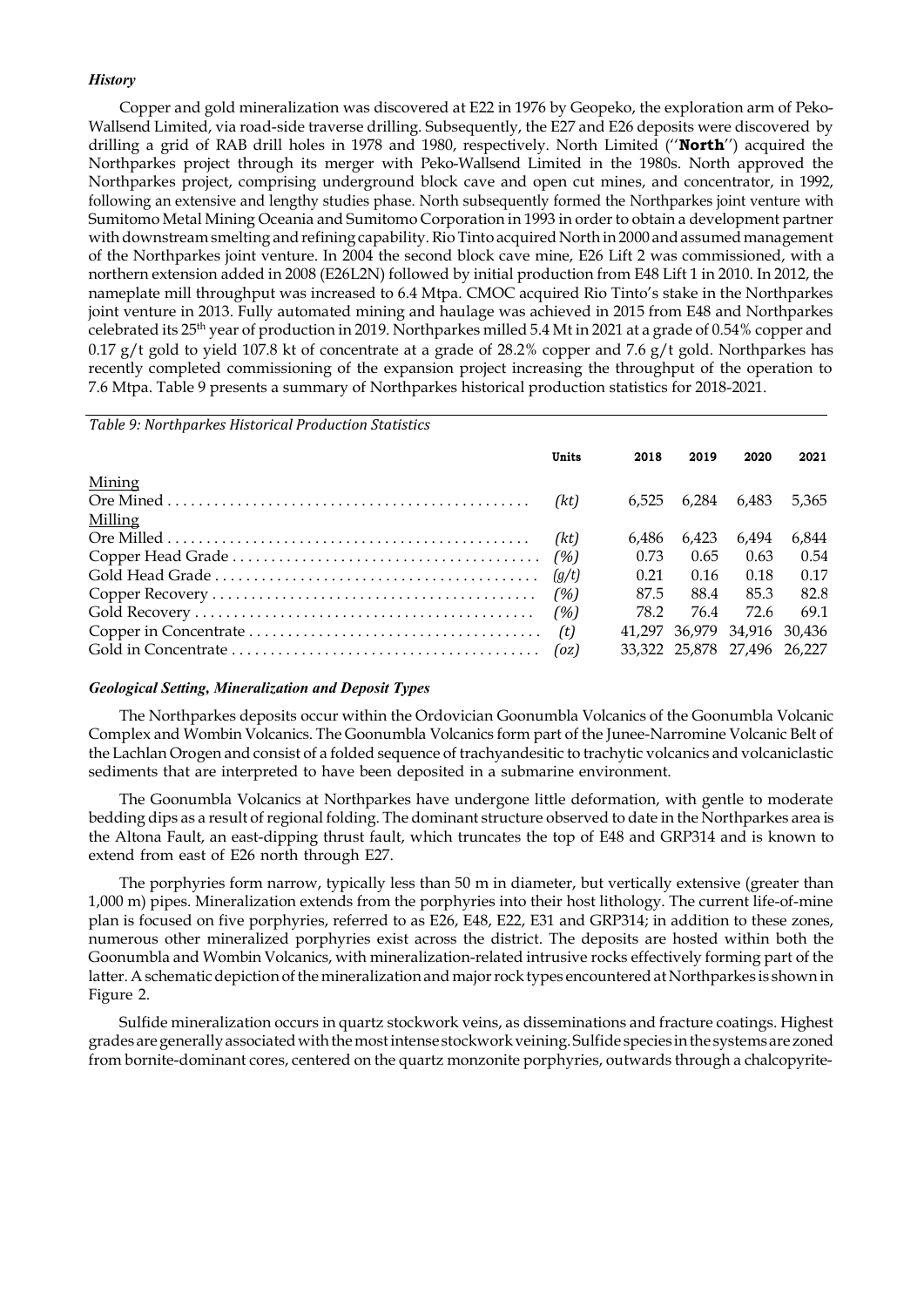dominant zone to distal pyrite. As the copper grade increases (approximately  $\geq 1.2$  per cent copper), the content of covellite, digenite and chalcocite associated with the bornite mineralization also increases. Gold normally occurs as fine inclusions within the bornite; due to the intimate relationship with bornite, visible gold tends to occur within the highest-grade zones of the central portion of the deposit. A small portion of gold mineralization does not appear to be directly associated with copper sulfide minerals. Silver is associated with copper sulfide minerals and is present in solid solution and as inclusions of silver-bearing tellurides and electrum. Copperto-gold ratios differ between the different deposits and within individual deposits.

All of the Northparkes deposits are cross-cut by late faults/veins filled with quartz-carbonate and minor gypsum, anhydrite, pyrite, tennantite, chalcopyrite, sphalerite and galena, the associated sericite alteration can extend up to 10 m from the faults. Tennantite, which contributes arsenic to the final copper concentrate, is present in higher concentrations in the E48 deposit.

Oxide mineralization blankets were well developed over the E22 and E27 deposits. The upper blanket was gold-rich and copper-poor. The lower blanket was enriched in copper by supergene processes. The dominant copper oxide minerals at E22 and E27 were copper carbonates (malachite and azurite) and phosphates (pseudomalachite and libethenite) with lesser chalcocite, native copper, cuprite and chrysocolla. A gold-poor, less well developed, supergene copper blanket was also developed over the E26 deposit. At E26 the oxide copper minerals included atacamite, clinoatacamite and sampleite, in addition to those copper minerals observed in E22 and E27.



Figure 2: Schematic depiction of the mineralization and major rock types encountered at Northparkes)

The Northparkes deposits are typical porphyry copper systems, in that the mineralization and alteration are zoned around multiphase quartz monzonite porphyries. As described by Pacey et al (2019), mineralization was caused by the forcible, periodic escape of low-viscosity, crystal- and volatile-rich magmas. These exploited pre-existing structural intersections and focused the discharge of large quantities of magmatic fluids from the underlying chamber. The fluids circulated in intricate fracture networks to produce K-feldspar-sulfide veinlets and quartz sulfide stockwork veins, surrounded by K-feldspar-dominated alteration. Ore grades are exclusively located within the potassic alteration zones, although some have been sericitically overprinted.

# Exploration

Exploration activities in the Northparkes area were initially undertaken by the corporate exploration groups of Geopeko and North until 1998. From 1998 onwards, Northparkes has internally managed all exploration in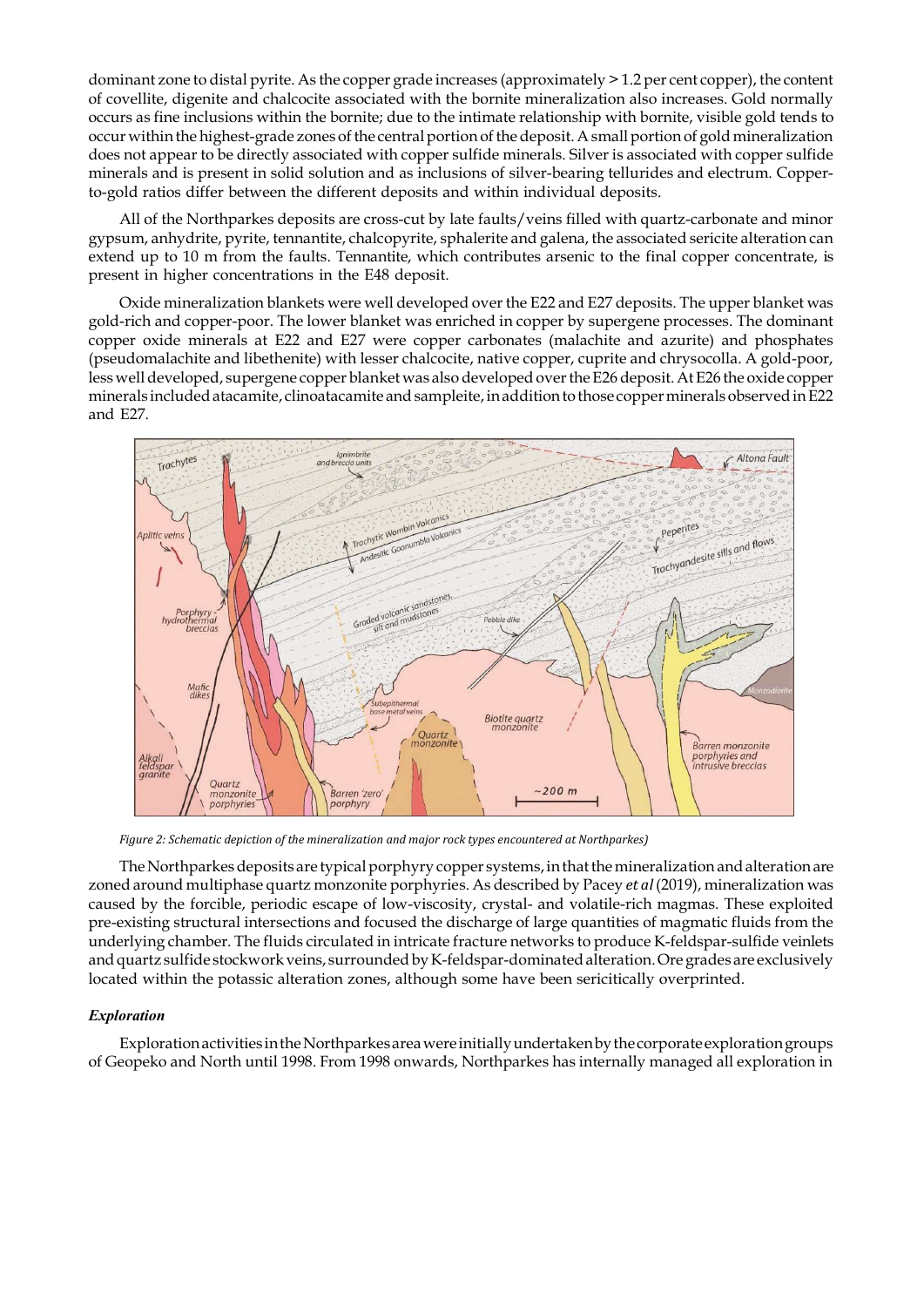the district, focusing exclusively on the Goonumbla Volcanic Complex. A combination of magnetic, gravity and electrical geophysical surveys, bedrock geochemistry, geological interpretation and deep diamond drilling has been used to help discover new porphyry systems, including the GRP314 deposit. Recent exploration activities have provided extensive deep drill coverage in the mine corridor. This has led to the discovery of additional mineralization at depth beneath existing mining operations at the E22, E26 and E48 deposits.

# Drilling

The Northparkes deposits are defined by a series of diamond drill core and reverse circulation drilling intercepts; the majority of diamond drill core is drilled as oriented core. The majority of the Mineral Resource is supported by drill core. Comprehensive downhole geophysical data is collected via several methods, which includes acoustic televiewer, full waveform and multichannel sonic; density, Gamma-Gamma, dual resistivity and dipmeter.

All diamond drill core, reverse circulation, air core, or grab sample logging is captured electronically with AcQuire software to be ultimately housed within the master AcQuire database.

### Sampling, Analysis and Data Verification

Sampling of diamond drill core involves sawing samples to obtain half core which is then sampled on twometer lengths for assay. The other half of the core is retained onsite although some samples may be utilized for metallurgical test work.

Reverse circulation samples are collected through a cone splitter at the drill rig. Samples are collected over a two-meter length, similar to core samples. A duplicate sample is taken at a minimum frequency of 1 in 20 to assess field sampling error.

Samples are sent for sample preparation and Au by fire assay analysis to ALS laboratories in Orange, New South Wales. Analysis for a 48-element suite, including Cu and other base metals, is undertaken by ALS laboratories in Brisbane, Queensland. Samples are received and dried at 105°C for 24 hours in a thermostatically controlled, gas fired oven. All samples are then crushed with 2.5 kg to 3 kg rotary divided off for pulverizing. 1 in 20 samples is checked for sizing (80% passing 2mm) as a quality control. A duplicate sample is also collected at this stage of the process at a rate of 1 in 20. The sample is then pulverized and 300 grams sub-sampled and sent for assaying. The pulverized sample is checked to ensure that 90% passed 75µm and duplicates are collected at a rate of 1 in 20.

The initial assay method for Au utilizes a trace method fire-assay where 30 grams of pulp is fused in a lead collection fire assay. The prill is digested in aqua-regia and the gold content determined by AAS. The range of this technique is 0.002 to 1ppm. Over-range values are re-analyzed using an ore-grade method. The range of the ore-grade analysis is 0.01 to 100ppm.

The assay for base metals uses a 48-element suite (ME-MS61). A sub-sample of the pulp is digested using a HF/multi acid 'Near-Total' digest. Analytes tested are: Ag, Al, As, Ba, Be, Bi, Ca, Cd, Ce, Co, Cr, Cs, Cu, Fe, Ga, Ge, Hf, In, K, La, Li, Mg, Mn, Mo, Na, Nb, Ni, P, Pb, Rb, Re, S, Sb, Sc, Se, Sn, Sr, Ta, Te, Th, Ti, Tl, U, V, W, Y, Zn & Zr. An ''Ore Grade'' OG62 analysis is used to re-assay samples for Cu, for samples assaying higher than 0.4% Cu in the method outlined above. This technique is also a four-acid digest, with ICP-AES or AAS finish.

Assay results are reported electronically to Northparkes via email. Where re-assaying due to failed quality assurance and quality control occurred, the laboratory is required to report the whole batch to Northparkes (including the samples not re-assayed). QA/QC data are reviewed and monitored on a continuous basis.

A comprehensive independent quality control program is implemented by Northparkes as a standard part of each drilling programme, which includes standards, blanks and duplicate samples. A suite of matrix matched Northparkes standards are utilized. Each standard is selected by the logging geologist to match the appropriate level of Cu, Au, and As. Standards are inserted into sample batches at a minimum rate of 1:20. Blanks are also inserted into batches at the rate of 1:20 and consist of locally sourced basalt gravel. Duplicate samples are taken at various stages of sample preparation to assess sampling error; these comprise coarse field duplicates splits of RC samples (1:10); duplicate samples collected after crushing and pulverizing (1:20); internal laboratory repeats (1:20) of samples from the same pulp packet and within the same sample batch; and half core duplicates (1:100).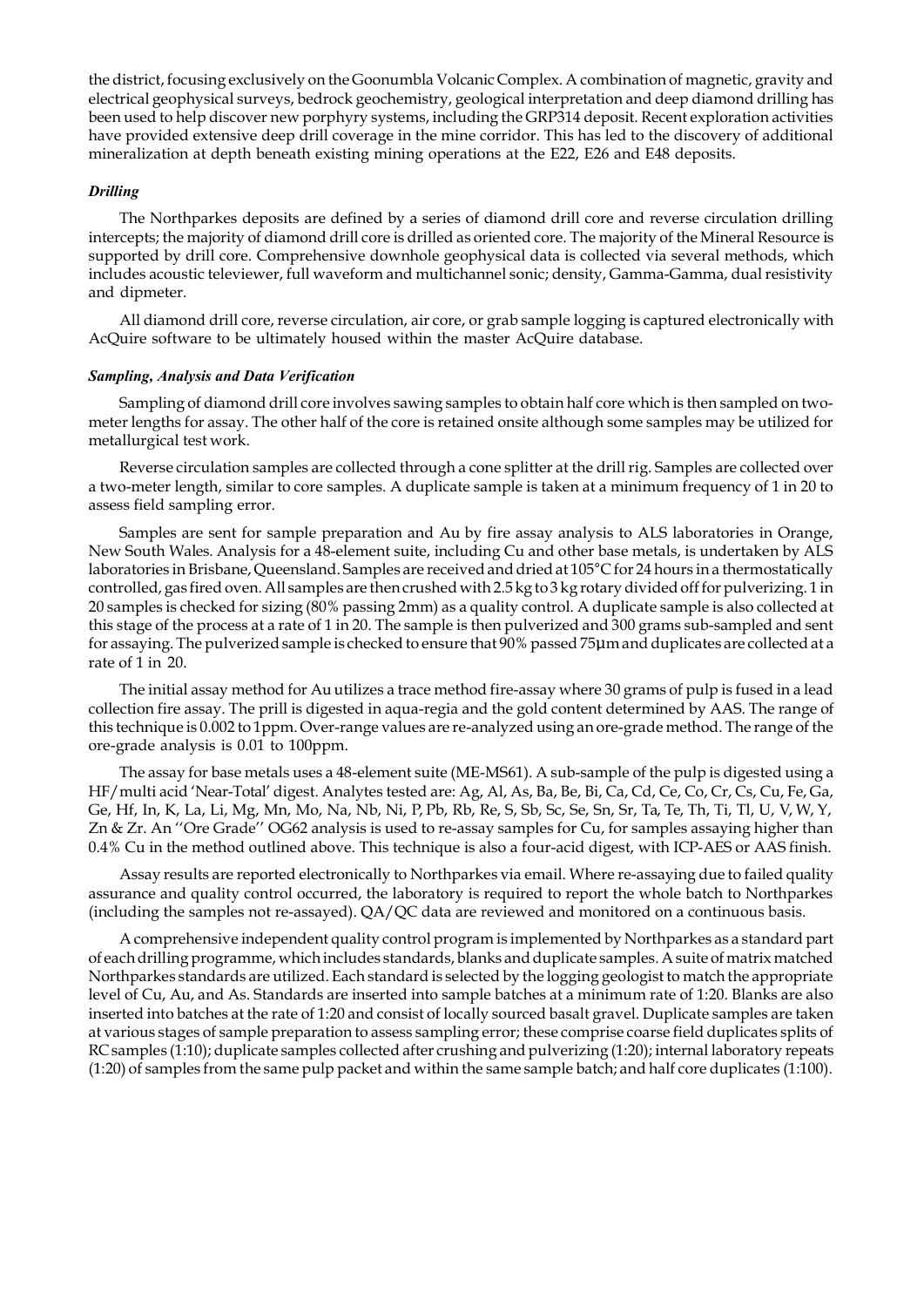Dry bulk density is measured using two different methods on the same sample — the caliper method (diametric) and a water displacement (immersion) method. Measurements are generally taken at 20 m intervals downhole on diamond drill core. Samples are prepared by cutting 20 cm cylinders of core, rejecting those where substantial chipping occurred when cutting the ends. Samples are weighed after drying in air and then oven dried overnight (~12 hrs.) at around 105°C. The oven dried samples are then cooled and weighed to determine the dry sample weight.

Caliper bulk density measurements are compared with water displacement measurements as a verification step. In the case of samples where the absolute percentage difference between the two methods is more than 5%, the method closest to 2.68 t/m<sup>3</sup> (the average value) is selected as the preferred method, effectively rejecting any erroneous values. For estimation, density values less than 2.40 t/m<sup>3</sup> are excluded and values greater than  $3.00$  t/m<sup>3</sup> are cut to  $3.00$  t/m<sup>3</sup>.

# Mineral Processing and Metallurgical Testing

Metallurgical testwork is performed for each new deposit area as part of the technical studies that are conducted prior to developing a new deposit or cave lift. Metallurgical studies are focused on assessing the ore treatment characteristics of the respective mining area in the Northparkes processing circuit and assessing options to optimise throughput and recovery. Northparkes ore tends to exhibit consistent and predictable metallurgical characteristics and are well understood and characterised. Metallurgical testwork typically includes detailed mineralogical characterization, comminution testwork (including grindability and abrasivity), lockedcycle floatation on composite samples and dewatering tests.

Arsenic and fluorine are the main penalty elements for Northparkes concentrates and certain offtakers also penalise aluminium (from mica) and magnesium (from carbonates). Northparkes is able to blend its ore sources to manage deleterious elements to minimise penalties and the increasing balance of E26 and E22 ore will positively impact arsenic levels.

# Mineral Resource and Mineral Reserve Estimates

Mineral Resources and Mineral Reserves are reported as at December 31, 2021. The Mineral Resource (Table 10) and Mineral Reserve (Table 11) estimates are completed using the latest approved block models, economic factors, reconciled mining production figures, processing and mining recoveries, and dilution. The estimates have been prepared by Competent Persons in accordance with guidelines and principles of the JORC Code 2012. All Mineral Resources and Mineral Reserves are reported on a 100% attributable basis to Northparkes.

Table 10: Northparkes Mineral Resources

| <b>Mineral Resources</b> | Tonnage | Copper    | Gold              | Silver  | Copper  | Gold | Silver                |
|--------------------------|---------|-----------|-------------------|---------|---------|------|-----------------------|
|                          | (Mt)    | $(\%$ Cu) | $(g/t \text{Au})$ | (g/tAg) | (Mt Cu) |      | $(Moz Au)$ $(Moz Ag)$ |
| <b>Measured</b>          |         |           |                   |         |         |      |                       |
|                          |         |           |                   |         |         |      |                       |
|                          | 10.2    | 0.43      | 0.29              | 2.06    | 0.04    | 0.10 | 0.68                  |
|                          |         |           |                   |         |         |      |                       |
|                          | 90.2    | 0.54      | 0.25              | 1.91    | 0.49    | 0.73 | 5.53                  |
|                          |         |           |                   |         |         |      |                       |
|                          | 111.8   | 0.62      | 0.15              | 1.82    | 0.69    | 0.55 | 6.56                  |
|                          |         |           |                   |         |         |      |                       |
|                          |         |           |                   |         |         |      |                       |
|                          | 4.9     | 0.03      | 1.51              | 10.45   | 0.00    | 0.24 | 1.64                  |
|                          | 0.7     | 0.03      | 0.97              | 5.78    | 0.00    | 0.02 | 0.12                  |
|                          | 0.1     | 0.24      | 0.67              | 0.70    | 0.00    | 0.00 | 0.00                  |
| Total Measured           | 217.9   | 0.56      | 0.23              | 2.07    | 1.2     | 1.64 | 14.53                 |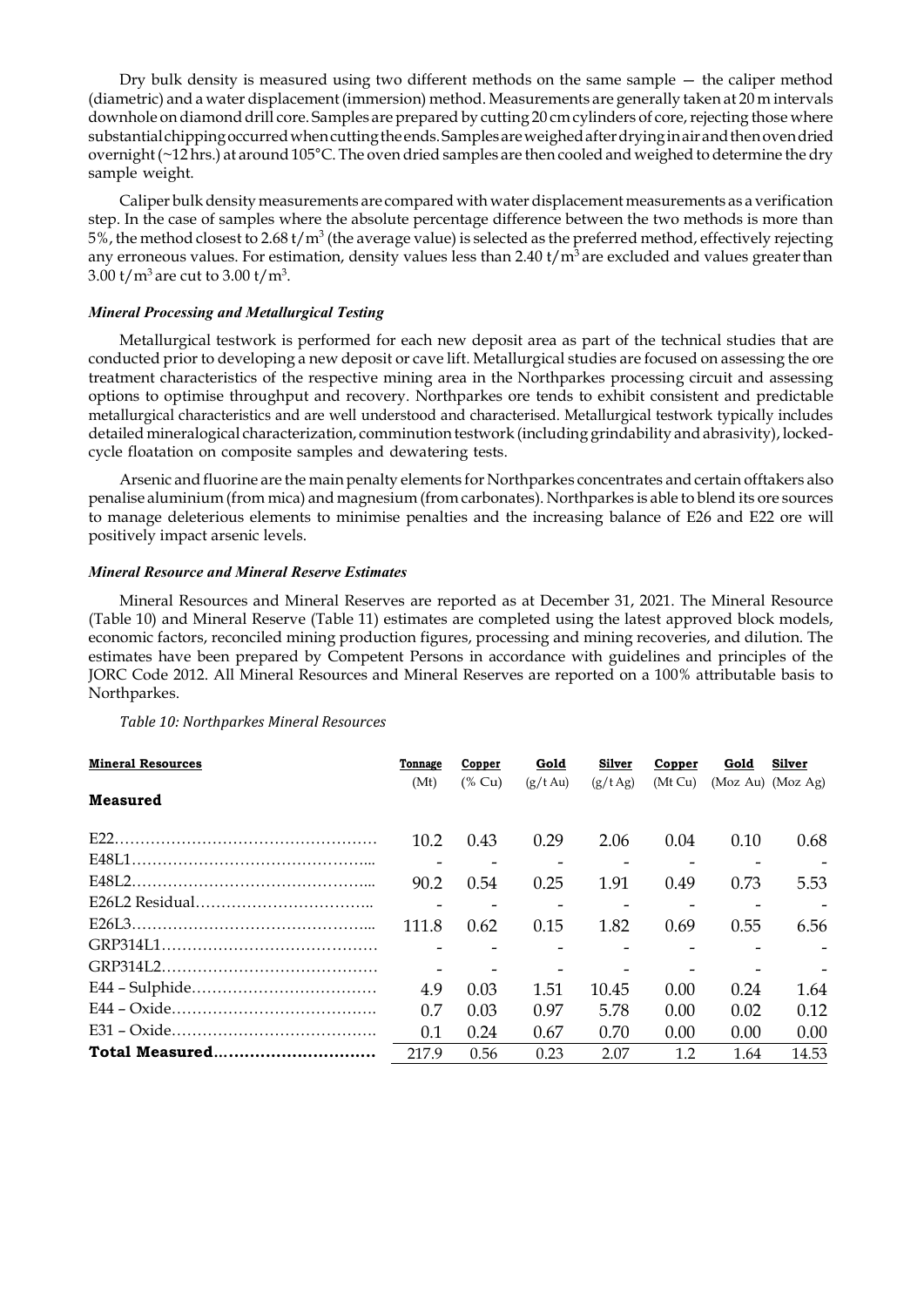| <b>Mineral Resources</b><br>Gold<br>Silver<br>Gold<br>Tonnage<br>Copper<br>Copper     | Silver |
|---------------------------------------------------------------------------------------|--------|
| (Mt)<br>$(\%$ Cu)<br>(Mt Cu)<br>$(Moz Au)$ $(Moz Ag)$<br>$(g/t \text{Au})$<br>(g/tAg) |        |
| Indicated                                                                             |        |
|                                                                                       |        |
| 0.37<br>1.52<br>0.03<br>4.8<br>0.19<br>0.02                                           | 0.24   |
| $\overline{\phantom{a}}$                                                              |        |
| 67.4<br>0.17<br>1.77<br>0.36<br>0.34<br>0.51                                          | 3.84   |
| 2.07<br>11.5<br>0.78<br>0.15<br>0.09<br>0.06                                          | 0.76   |
| 49.8<br>0.53<br>0.12<br>1.54<br>0.20<br>0.26                                          | 2.47   |
| 0.57<br>1.74<br>0.09<br>23.0<br>0.12<br>0.13                                          | 1.28   |
| 1.67<br>0.17<br>0.25<br>46.5<br>0.54<br>0.25                                          | 2.50   |
| 7.77<br>2.6<br>0.03<br>1.24<br>0.10<br>0.00                                           | 0.64   |
| 0.5<br>0.99<br>4.33<br>0.03<br>0.00<br>0.01                                           | 0.06   |
|                                                                                       |        |
| Total Indicated<br>206.0<br>0.53<br>0.17<br>1.78<br>1.10<br>1.10                      | 11.80  |

| <b>Mineral Resources</b>      | Tonnage<br>(Mt) | Copper<br>$(\%$ Cu) | Gold<br>$(g/t \,\mathrm{Au})$ | Silver<br>(g/tAg) | Copper<br>(Mt Cu) | Gold | Silver<br>$(Moz Au)$ $(Moz Ag)$ |
|-------------------------------|-----------------|---------------------|-------------------------------|-------------------|-------------------|------|---------------------------------|
| <b>Measured and Indicated</b> |                 |                     |                               |                   |                   |      |                                 |
|                               | 15.0            | 0.41                | 0.26                          | 1.89              | 0.06              | 0.13 | 0.91                            |
|                               |                 |                     |                               |                   |                   |      |                                 |
|                               | 157.6           | 0.53                | 0.22                          | 1.85              | 0.83              | 1.09 | 9.37                            |
|                               | 11.5            | 0.78                | 0.15                          | 2.07              | 0.09              | 0.06 | 0.76                            |
|                               | 161.6           | 0.59                | 0.15                          | 1.74              | 0.96              | 0.75 | 9.02                            |
|                               | 23.0            | 0.57                | 0.12                          | 1.74              | 0.13              | 0.09 | 1.28                            |
|                               | 46.5            | 0.54                | 0.17                          | 1.67              | 0.25              | 0.25 | 2.50                            |
|                               | 7.4             | 0.03                | 1.42                          | 9.53              | 0.00              | 0.34 | 2.28                            |
|                               | 1.1             | 0.03                | 0.98                          | 5.20              | 0.00 <sub>1</sub> | 0.04 | 0.19                            |
|                               | 0.1             | 0.24                | 0.67                          | 0.70              | 0.00 <sub>1</sub> | 0.00 | 0.00                            |
| Total Measured and Indicated  | 423.9           | 0.55                | 0.20                          | 1.9               | 2.33              | 2.75 | 26.33                           |
|                               |                 |                     |                               |                   |                   |      |                                 |

| <b>Mineral Resources</b> | Tonnage       | Copper    | Gold          | Silver  | Copper  | Gold | Silver                |
|--------------------------|---------------|-----------|---------------|---------|---------|------|-----------------------|
|                          | (Mt)          | $(\%$ Cu) | $(g/t \, Au)$ | (g/tAg) | (Mt Cu) |      | $(Moz Au)$ $(Moz Ag)$ |
| Inferred                 |               |           |               |         |         |      |                       |
| E22.                     | $0.4^{\circ}$ | 0.35      | 0.19          | 1.31    | 0.00    | 0.00 | 0.02                  |
|                          |               |           |               |         |         |      |                       |
|                          |               |           |               |         |         |      |                       |
|                          |               |           |               |         |         |      |                       |
|                          |               |           |               |         |         |      |                       |
|                          | 22.2          | 0.59      | 0.14          | 1.80    | 0.13    | 0.10 | 1.29                  |
|                          | 34.8          | 0.56      | 0.22          | 1.60    | 0.20    | 0.24 | 1.79                  |
|                          | 0.1           | 0.03      | 1.20          | 9.36    | 0.00    | 0.01 | 0.04                  |
|                          | $0.0^{\circ}$ | 0.02      | 1.01          | 2.41    | 0.00    | 0.00 | 0.00                  |
|                          |               |           |               |         |         |      |                       |
| Total Inferred           | 57.5          | 0.57      | 0.19          | 1.70    | 0.33    | 0.35 | 3.14                  |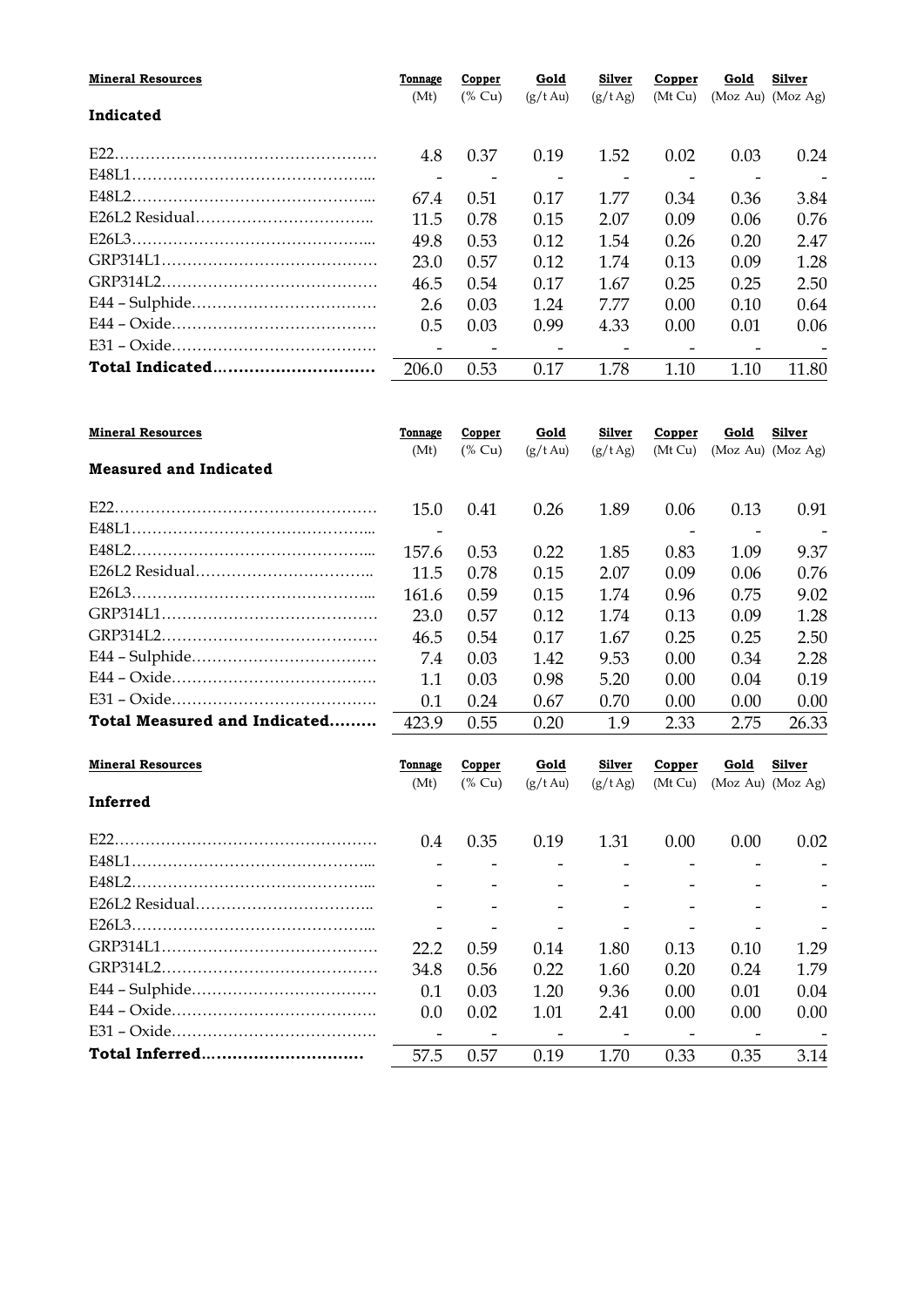Notes:

- (1) Mineral Resources are reported at cut-off grades between 0.35% and 0.5% copper, depending on the zone and mineralization type.
- (2) Rows and columns may not summate due to rounding.
- (3) Mineral Resources that are not Mineral Reserves do not have demonstrated economic viability.
- (4) Mineral Resources are exclusive of those Mineral Resources that have been converted to Mineral Reserves (i.e., are in addition to Mineral Reserves).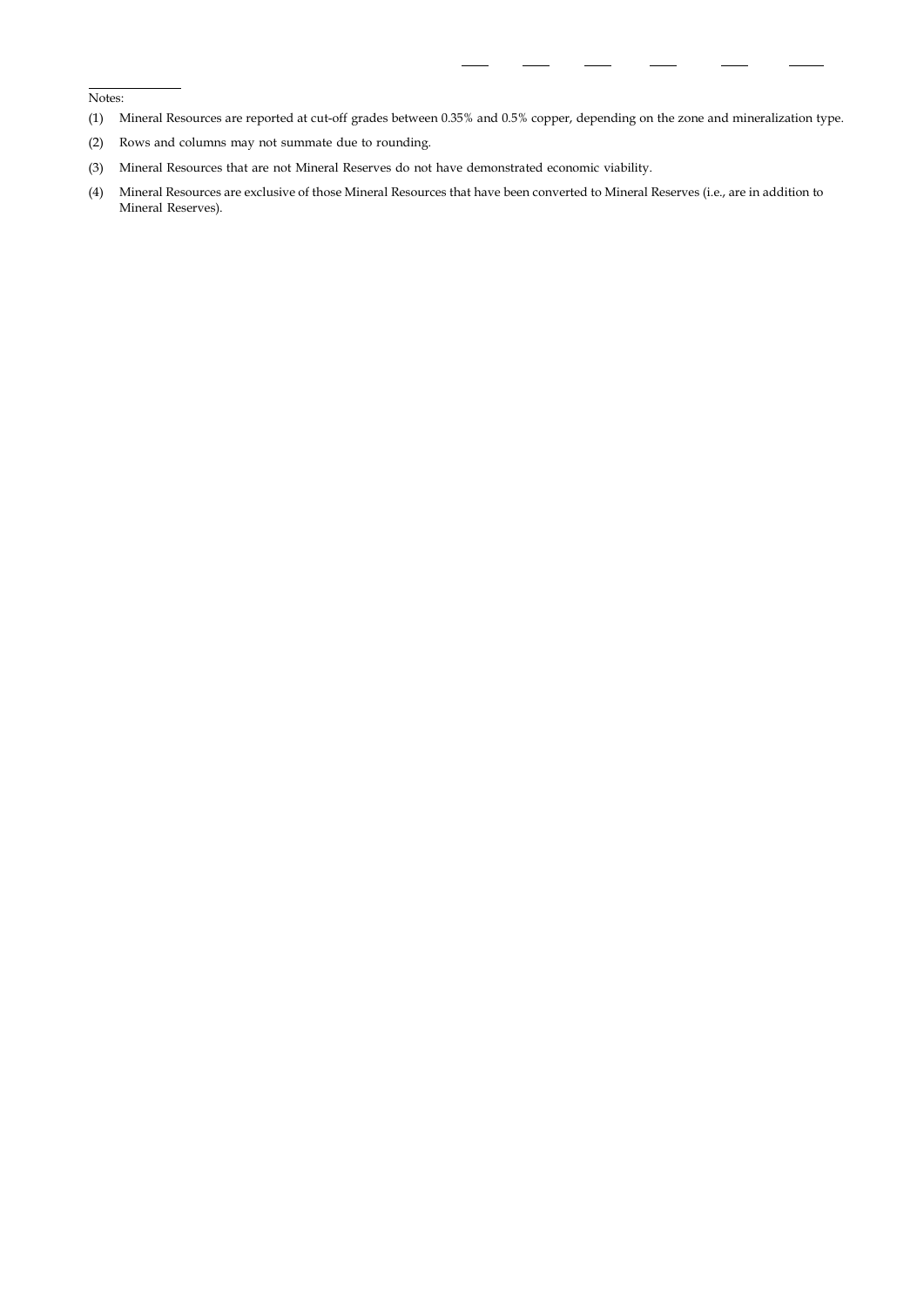# Table 11: Northparkes Mineral Reserves

| Table 11: Northparkes Mineral Reserves    |                                  |                          |                                                      |                                  |                                  |                          |                                                      |
|-------------------------------------------|----------------------------------|--------------------------|------------------------------------------------------|----------------------------------|----------------------------------|--------------------------|------------------------------------------------------|
| <b>Mineral Reserves</b>                   | <b>Tonnes</b>                    | Copper                   | Gold                                                 | Silver                           | Copper                           | Gold                     | Silver                                               |
| Proven                                    | (Mt)                             | $(%$ (% Cu)              | $(g/t \nightharpoonup A u)$                          | (g/t Ag)                         | (Mt Cu)                          | (Moz Au)                 | (Moz Ag)                                             |
|                                           |                                  |                          |                                                      |                                  |                                  |                          |                                                      |
| Oxide Stockpiles<br>Sulfide Stockpiles    | 6.19                             | 0.34                     | 0.19                                                 | 1.87                             | 0.02                             | 0.04                     | 0.37                                                 |
| Subtotal Stockpiles                       | 6.19                             | 0.34                     | 0.19                                                 | 1.87                             | 0.02                             | 0.04                     | 0.37                                                 |
| E31 N Sulfide                             | 2.57                             | 0.32                     | 0.81                                                 | 0.88                             | 0.01                             | 0.07                     | 0.07                                                 |
| E31 N Oxide                               | 1.21                             | 0.34                     | 1.10                                                 | 0.95                             | 0.00                             | 0.04                     | 0.04                                                 |
| E31 Sulfide<br>E28NE Sulfide              | 0.75<br>5.92                     | 0.75<br>0.34             | 0.79<br>0.28                                         | 2.79<br>0.97                     | 0.01<br>0.02                     | 0.02<br>0.05             | 0.07<br>0.18                                         |
| Subtotal Open Cut                         | 10.46                            | 0.37                     | 0.54                                                 | 1.08                             | 0.04                             | 0.18                     | 0.36                                                 |
| E22                                       |                                  |                          |                                                      |                                  |                                  |                          |                                                      |
|                                           | 8.79                             | 0.74                     | 0.18                                                 | 1.95                             | 0.07                             | 0.05                     | 0.55                                                 |
| Subtotal Underground                      | 6.09<br>14.88                    | 0.45<br>0.62             | 0.08<br>0.14                                         | 1.51<br>1.77                     | 0.03<br>0.09                     | 0.02<br>0.07             | 0.30<br>0.85                                         |
|                                           |                                  |                          |                                                      |                                  |                                  |                          |                                                      |
| Total Proven                              | 31.53                            | 0.48                     | 0.28                                                 | 1.56                             | 0.15                             | 0.29                     | 1.58                                                 |
| <b>Mineral Reserves</b>                   | <b>Tonnes</b>                    | Copper                   | Gold                                                 | Silver                           | Copper                           | Gold                     | Silver                                               |
|                                           | (Mt)                             | $(%$ (% Cu)              | $(g/t \text{ Au})$                                   | (g/t Ag)                         | (Mt Cu)                          | (MozAu)                  | (Moz Ag)                                             |
| Probable                                  |                                  |                          |                                                      |                                  |                                  |                          |                                                      |
| Oxide Stockpiles                          |                                  |                          |                                                      |                                  |                                  |                          |                                                      |
| Sulfide Stockpiles<br>Subtotal Stockpiles | $\sim$                           | $\overline{\phantom{0}}$ | $\equiv$                                             | $\sim$                           | $\sim$                           | $\overline{\phantom{0}}$ |                                                      |
|                                           |                                  |                          |                                                      |                                  |                                  |                          |                                                      |
| E31 N Sulfide<br>E31 N Oxide              |                                  | $\overline{\phantom{a}}$ | $\overline{\phantom{a}}$<br>$\overline{\phantom{a}}$ | $\overline{\phantom{a}}$         | $\overline{\phantom{a}}$         | $\overline{\phantom{a}}$ | $\overline{\phantom{a}}$<br>$\overline{\phantom{a}}$ |
| E31 Sulfide                               | 0.37                             | 0.39                     | 0.29                                                 | 1.30                             | 0.00                             | 0.00                     | 0.02                                                 |
| E28NE Sulfide<br>Subtotal Open Cut        | $\overline{\phantom{a}}$<br>0.37 | 0.39                     | 0.29                                                 | $\overline{\phantom{a}}$<br>1.30 | $\overline{\phantom{a}}$<br>0.00 | 0.00                     | 0.02                                                 |
|                                           |                                  |                          |                                                      |                                  |                                  |                          |                                                      |
| E22                                       | 42.35<br>46.62                   | 0.52<br>0.61             | 0.39<br>0.10                                         | 2.45<br>1.70                     | 0.22<br>0.29                     | 0.53<br>0.15             | 3.34<br>2.55                                         |
|                                           | 5.13                             | 0.36                     | 0.11                                                 | 1.22                             | 0.02                             | 0.02                     | 0.20                                                 |
|                                           | 94.11                            | 0.56                     | 0.23                                                 | 2.01                             | 0.53                             | 0.69                     | 6.09                                                 |
| Subtotal Underground                      |                                  |                          |                                                      | 2.01                             | 0.53                             | 0.70                     | 6.10                                                 |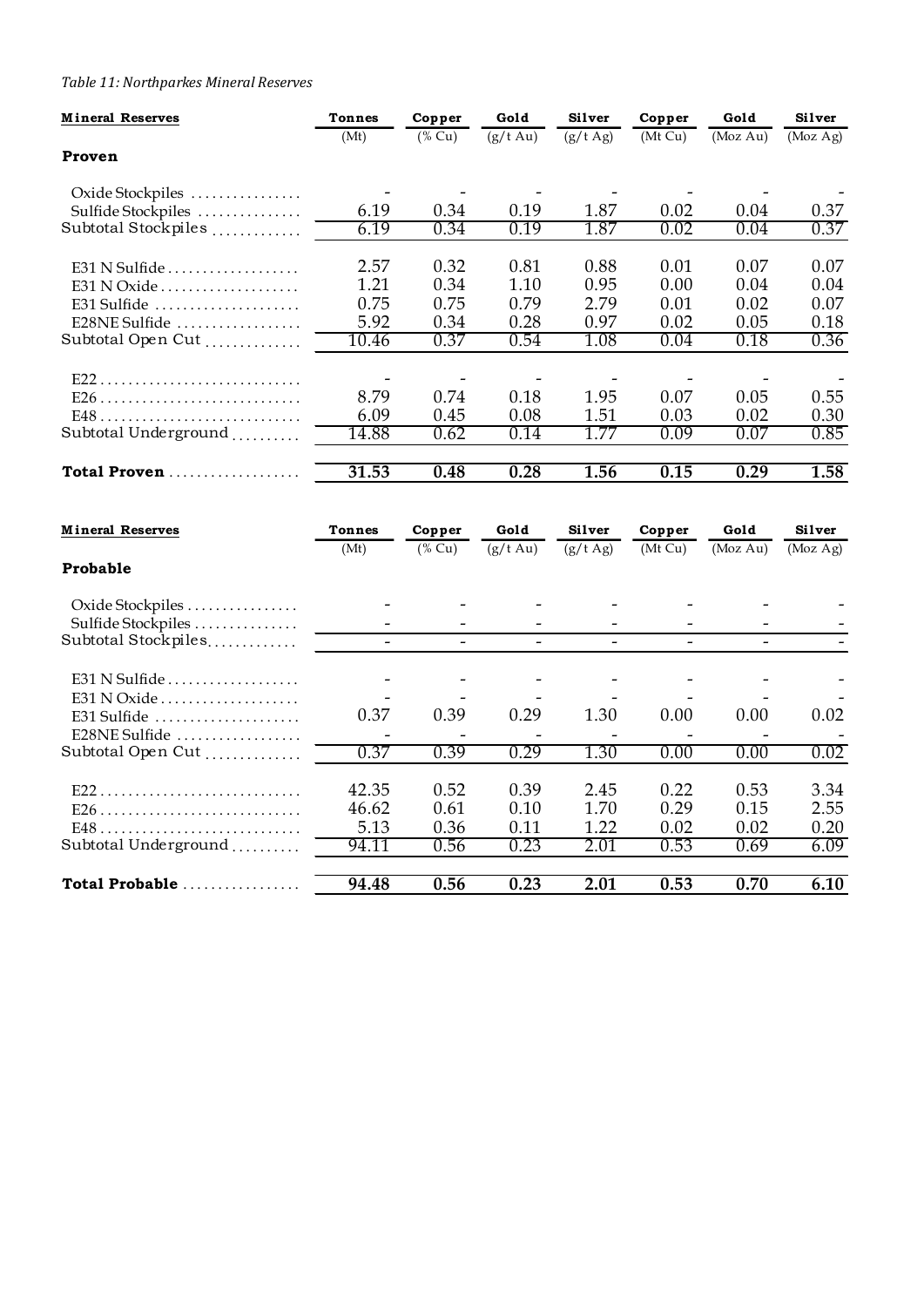| <b>Mineral Reserves</b>                        | <b>Tonnes</b>            | Copper                   | Gold                     | Silver                   | Copper                   | Gold                     | Silver                   |
|------------------------------------------------|--------------------------|--------------------------|--------------------------|--------------------------|--------------------------|--------------------------|--------------------------|
|                                                | (Mt)                     | $($ % Cu)                | $(g/t \text{ Au})$       | (g/t Ag)                 | (Mt Cu)                  | (Moz Au)                 | (Moz Ag)                 |
|                                                |                          |                          |                          |                          |                          |                          |                          |
| <b>Proven and Probable</b><br>Oxide Stockpiles | $\overline{\phantom{a}}$ | $\overline{\phantom{a}}$ | $\overline{\phantom{a}}$ | $\overline{\phantom{a}}$ | $\overline{\phantom{a}}$ | $\overline{\phantom{a}}$ | $\overline{\phantom{a}}$ |
| Sulfide Stockpiles                             | 6.19                     | 0.34                     | 0.19                     | 1.87                     | 0.02                     | $0.04\,$                 |                          |
| Subtotal Stockpiles                            | 6.19                     | 0.34                     | 0.19                     | 1.87                     | 0.02                     | 0.04                     |                          |
|                                                | 2.57                     | 0.32                     | 0.81                     | 0.88                     | 0.01                     | 0.07                     | 0.37<br>0.37<br>0.07     |
| E31 N Sulfide<br>E31 N Oxide                   | 1.21                     | 0.34                     | 1.10                     | 0.95                     | 0.00                     | 0.04                     | 0.04                     |
| E31 Sulfide                                    | 1.12                     | 0.63                     | 0.62                     | 2.30                     | 0.01                     | 0.02                     | 0.08                     |
| E28NE Sulfide                                  | 5.92                     | 0.34                     | 0.28                     | 0.97                     | 0.02                     | 0.05                     | 0.18                     |
| Subtotal Open Cut                              | 10.83                    | 0.37                     | 0.53                     | 1.08                     | 0.04                     | 0.19                     | 0.38                     |
|                                                | 42.35                    | 0.52                     | 0.39                     | 2.45                     | 0.22                     | 0.53                     | 3.34                     |
| E22                                            | 55.41                    | 0.63                     | 0.11                     | 1.74                     | 0.35                     | 0.20                     | 3.10                     |
|                                                | 11.23                    | 0.41                     | 0.10                     | 1.38                     | 0.05                     | 0.03                     | 0.50                     |
| Subtotal Underground                           | 108.99                   | 0.57                     | 0.22                     | 1.98                     | 0.62                     | 0.76                     | 6.93                     |

#### Notes:

(1) The following commodity prices and exchange rate assumptions have been applied in the report of Mineral Reserves: copper — US\$3.00/lb, gold US\$1,350/oz and 0.73 A\$ to US\$.

(2) Rows and columns may not summate due to rounding.

Validated raw drilling data was composited to top-down, 4 m run-length composites for all data, respecting key geological boundaries, which include: base of oxidation, ''zero'' porphyry, ''half'' porphyry and the Altona fault zone. Statistical analysis is conducted for each deposit and domain; grade distributions are not particularly skewed, with co-variances generally less than 2.0, with the exception of arsenic. Limited capping of high grades is required for copper, gold and silver. Variograms are developed for major and minor elements and bulk density for each deposit and domain. Block models are developed which appropriately account of the different lithologies. Copper, gold, silver, bulk density and several deleterious elements are estimated, using ordinary kriging, in to 20 m  $\times$  20 m  $\times$  20 m sized blocks for each deposit and domain, using appropriate search parameters. Open pit deposits use a more tabulated block size where appropriate. Estimates are validated using various standard techniques, which include visual assessment, swath plots, statistical analysis and contacts plots. Mineral Resource classification is conducted on the basis of the data spacing, estimation parameter and the slope of regression and considers the quality of the underlying data, geological confidence, the quality of the estimator and the uncertainty in the final recoverable estimates. Mineral Resource are constrained by practical mining volumes and are reported at appropriate cut-off grades.

Block cave Mineral Reserves are generate using GEMS PCBC software; which has been employed at Northparkes since the underground mine commenced and is considered industry standard. Detailed analysis of geotechnical parameters is undertaken for each block cave, that include: caveability, fragmentation and subsidence.

PCBC reserve analysis for block cave mining operations is based on a shut-off grade derived from Northparkes site shut-off value and the revenue factor. A similar approach is applied for sub-level caving mining areas. In the block and sub-level cave mines, PCBC and PCSLC allows for dilution based on the mixing algorithms used. Blocks below cut-off are mixed and drawn with blocks above cut-off, until the overall grade of the material reporting to the draw point is below the shut-off value. Cellular Automaton flow modelling was undertaken for the existing E26 caves to provide the residual block model and provide a spatial estimate of the remaining tonnage and grades within the cave. Stockpiles are segregated into discrete volumes based on copper grade and are reconciled to production. Open pit Ore Reserves are constrained by a pit design.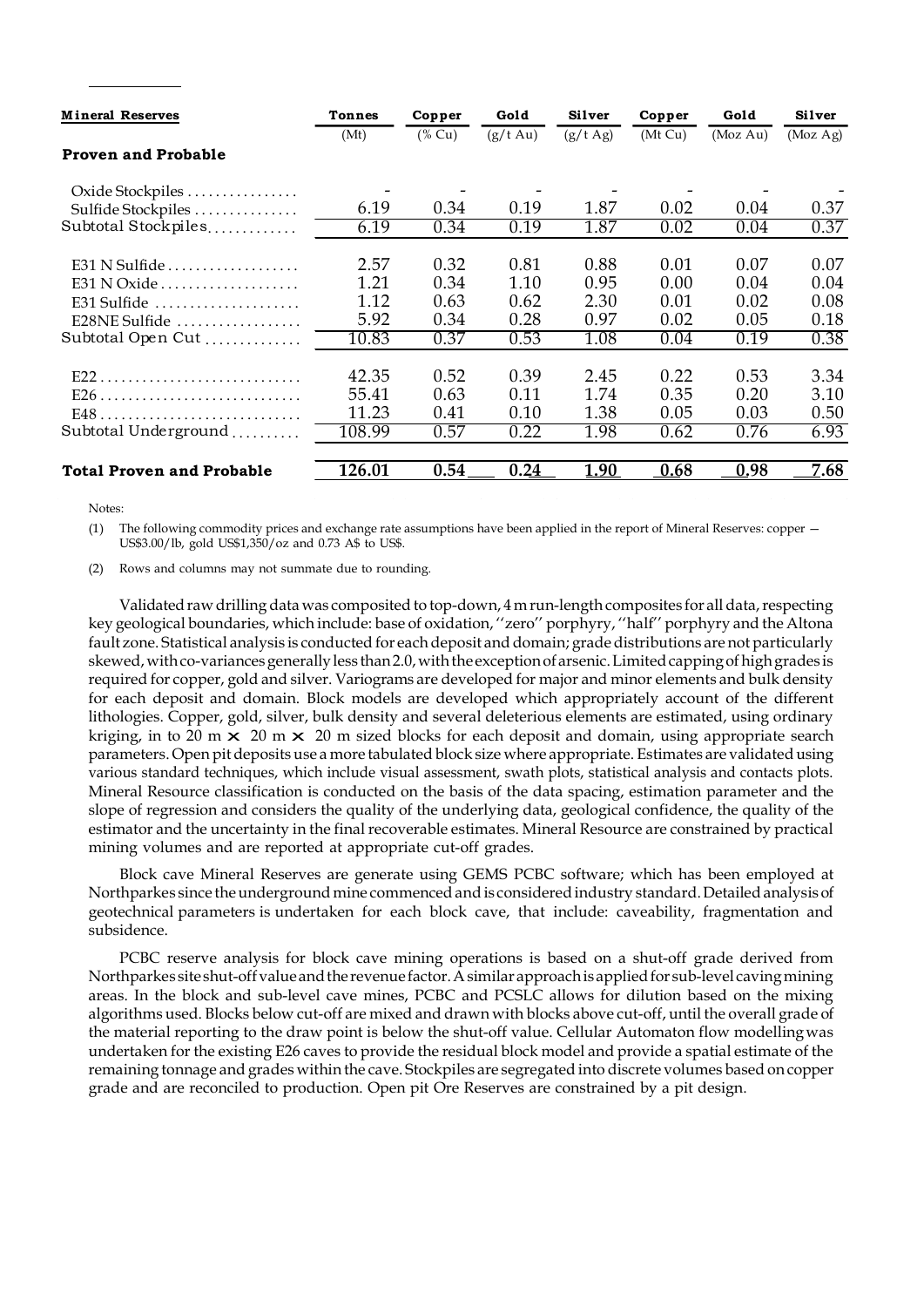# Mining Operations

# Underground Operations

Block cave mining accounts for the majority of ore production at Northparkes, with minor contributions from surface stockpile reclamation and open pit mining, on a campaign basis. Preproduction mining development work consists of establishing two working levels, the undercut level and extraction level, at the base of each ore block, as well as the development to support the associated material handling system. Northparkes has developed its own unique extraction level layout that locates the material handling system, including crusher, to the side of the extraction level, thereby alleviating the need to construct a third level dedicated to haulage. Similarly, it has established the extraction level as the primary ventilation level, thereby eliminating development to support mine ventilation. The undercut level, which is used to initiate caving, is 14-20 m vertically above the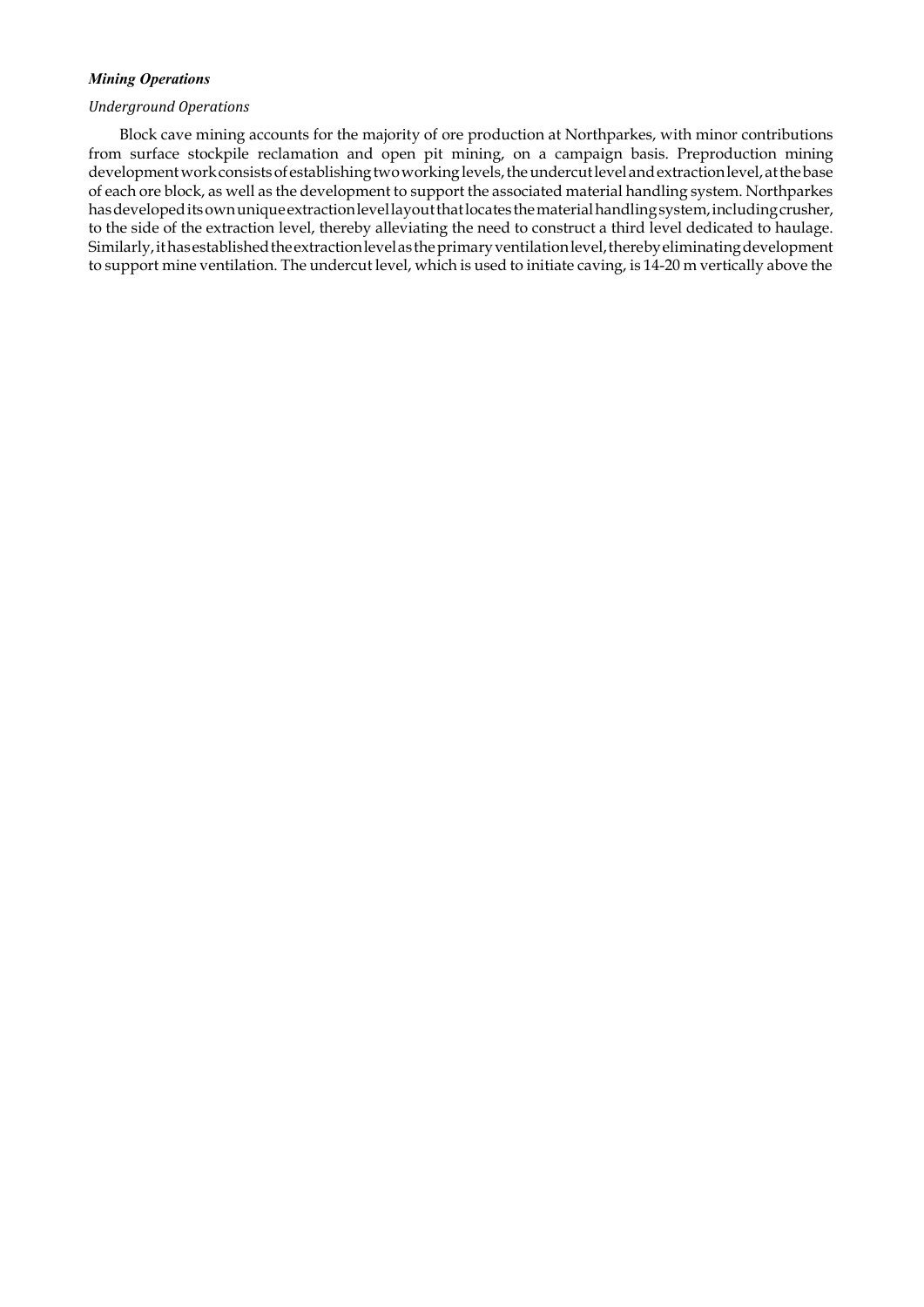extraction level, the height being dependent on the undercutting method. Undercutting, which involves sequential firings of overlapping fans of blastholes to create the initial void for caving, is the rate controlling step for production ramp-up, controlling both the rate of undercutting ore and the start of production from drawpoints.

Northparkes has established comprehensive geotechnical models for all of its block cave mines, based on geotechnical logging of extensive diamond drill core data sets, augmented by mapping of underground openings established during the early study phases. The Northparkes rock mass, including the E48 and E26 deposits, is a highly jointed rock mass with fracture frequencies of between three and 20/m and fracture density that increases with copper grade.

Mine access for all personnel and equipment is provided by surface portal and decline. The decline has a standard 5 m wide by 5.5 m high arched profile. The hoisting shaft represents the second means of egress, and the ore skips can be fitted with a man-riding cage in the event that personnel cannot egress the mine via the decline. The mining process involves recovery of broken rock from the drawpoints by 14 t capacity electric and diesel powered LHDs, which tram the ore to a primary crushing station, consisting of a plate feeder and jaw gyratory crusher, located on the margin of the extraction level. Typically, four to five LHDs operate on a continuous basis. E48 Lift 1 is highly automated, utilizing driverless loaders. Crushed ore is fed onto highspeed inclined conveyors via an ore pass that also provides storage capacity. Ore is conveyed to the underground loading station, which consists of three ore passes feeding the hoisting system. The hoisting system consists of a ground- mounted friction winder with integrated drum and rotor, servicing two 18 t payload skips in counterbalance, running on rope guides in the 6 m diameter concrete lined shaft. Hoisted ore is transferred via an overland conveyor to a crushing circuit. The hoisting system is planned to be upgraded to facilitate the expansion to

#### 7.6 Mtpa.

Northparkes has developed a comprehensive cave management system based on its experiences with operating the E26 block caves. These management systems are designed to manage the specific catastrophic safety risks particular to block caves; namely airblast, surface subsidence and inrush and large-scale rock falls. The system is also designed to support maximizing Ore Reserve recovery and optimizing mine production. The system is based on a large number of monitoring systems, including real-time microseismic event monitoring, open hole surveys using probes and video cameras, time domain reflectometers installed in grouted boreholes, convergence monitoring using extensometers and manual measurements of mine openings on the extraction level and in key underground infrastructure, drawpoint fragmentation and geology mapping, drawpoint grade sampling, subsidence zone volume surveys and water inflow measurements.

The mine ventilation system consists of two primary exhaust shafts (E26 and E48) each with two fans mounted on surface above a system of vertical and lateral return airways. The primary air intakes are the main decline, the hoisting shaft and E48 intake shaft. The ventilation system typically operates at airflows of 600-  $650 \text{ m}^3$  per second, which are shared across the various work areas.

Water inflows to the mine are relatively modest; of the order of 3 to 5 L/s. Dewatering systems are installed at the base of each extraction level and are designed to cope with large inflows from the cave volume and subsidence zone.

#### Open Pit Operations

Open cut mining has been used to access the near-surface portions of the copper-gold deposits at Northparkes, initially to allow accelerated ore processing prior to commissioning of underground operations, but also to supplement underground production during the transition from one cave to another. As a result, open cut mining has typically been undertaken on a campaign basis, often relying upon contract mining.

### Processing and Recovery Operations

Northparkes operates a conventional flow sheet for ore processing, which consists of four stages: crushing, grinding, flotation and thickening/filtering. The plant was commissioned in September 1995 and designed to process both copper gold oxide and sulfide ore; the cyanide/oxide processing circuit was decommissioned in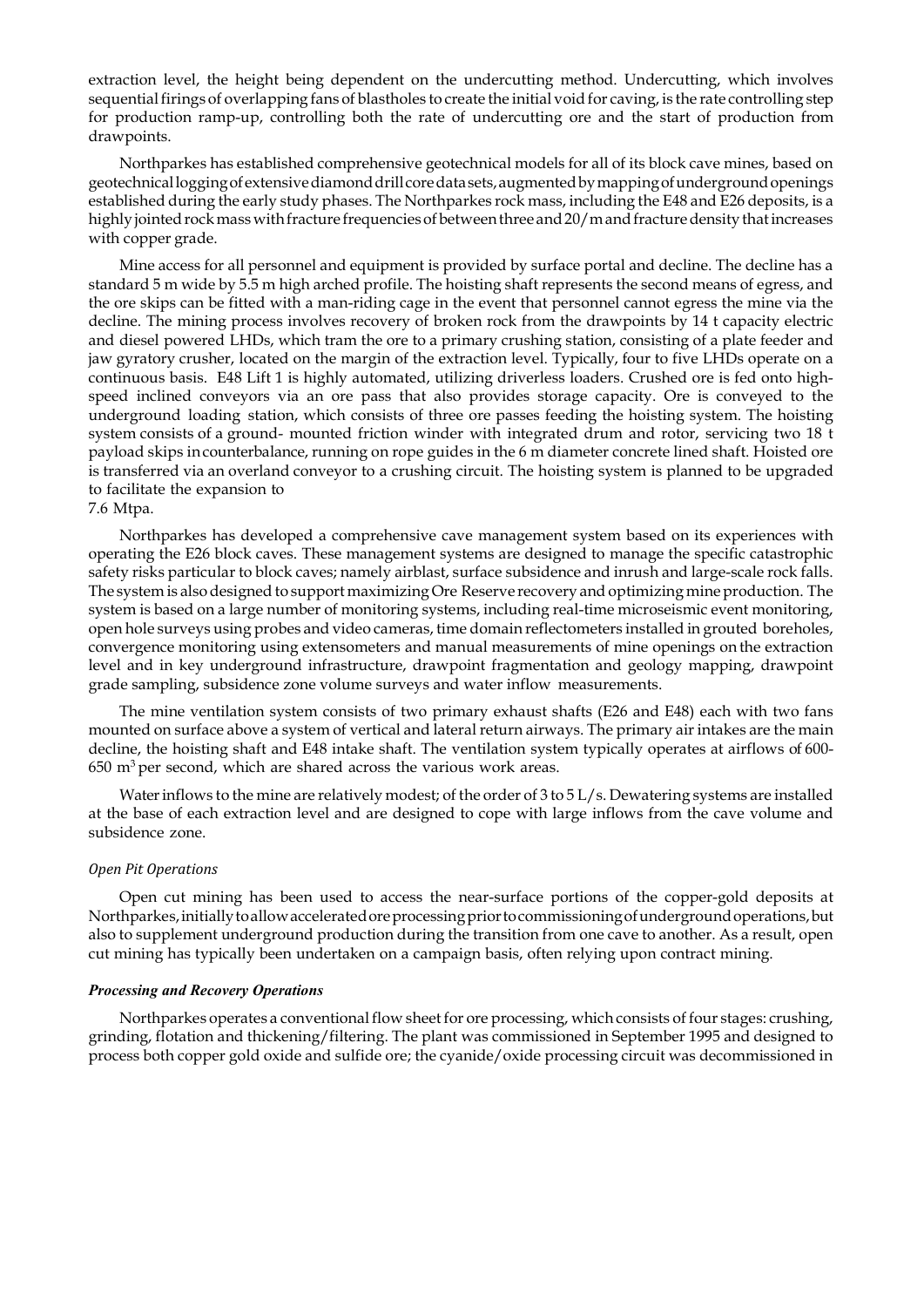1996. Ore is fed to the plant from two sources; via the underground operations and the winder, or from open cut material via a surface primary crusher. After receiving ore feed,the comminution process consists of a secondary & tertiary crushing facility, followed by two parallel grinding modules, each consisting of a primary SAG mill, secondary ball mill & tertiary ball mill.

- Module 1: 2.9 MW SAG mill with a pebble crushing circuit followed by a 2.9 MW primary ball mill and 1.3 MW tertiary ball mill; throughput rates vary between 280 tph and 430tph depending on feed size, with a final product grindsize (P80) of between 90-140um; and
- Module 2: 4.9 MW SAG mill with two pebble crushers followed by a 4.9 MW primary ball mill and a 1.6 MW tertiary ball mill; throughput rates vary between 450 tph and 680tph depending on SAG mill feed size, with a final product grindsize of between 100-160um.

From grinding, the material flows through a single line flotation circuit; initially through a series of rougher/scavenger flotation cells, before entering the cleaner circuit, comprised of Jameson Cells and mechanical cleaner-scavengers. Copper and Gold bearing sulfide minerals are recovered using Hostaflot 26293 as the primary flotation collector and Flotanol 16319 as the frother as well as Sodium Hydrosulphide (NaHS) as a sulphidising agent. Concentrate produced from the flotation circuit is thickened and filtered to produce a final concentrate, with a moisture content of 8-10%. Average life-of-mine processing recoveries are expected to be 88% for copper, 77% for gold and 82% for silver, which is consistent with historical operating performance.

Since 2017, the plant has been operating at a capacity of 6.4 Mtpa. The plant capacity has recently been expanded to 7.6 Mtpa. The recent expansion project comprised of: (1) the installation of a closed loop secondary & tertiary crushing circuit to replace the existing open circuit secondary crusher;

(2) upgrading of the feed conveyors, discharge screens, hoppers, cyclone clusters and pumps; and (3) Relocation of existing pre flotation cell, installing a new flotation cell and refurbishing the cleaner scavenger cells.

Copper concentrate is loaded into 26 t capacity lidded steel containers in a covered concentrate storage facility in the processing plant. The loaded containers are transported by road freight from the mine site to the Goonumbla rail siding, approximately 15 km from the mine. The containers are stored at the siding before being railed to Port Kembla. Each trainload contains approximately 1,500 t of concentrate. The containers are stacked at the port and the concentrate loaded directly into ships in approximately10,000 t cargo lots for shipping to custom smelters, predominantly in Japan and South Korea.

# Infrastructure, Permitting and Compliance Activities

Northparkes infrastructure includes:

- underground mining operations, decline and hoisting shaft;
- an overland conveyor to transport ore from hoisting shaft to the ore processing plant;
- ore processing plant, including surface crusher, crushed ore stockpiles, active grinding mills, froth flotation area and concentrate storage;
- tailings storage facilities (described below);
- water management systems, which include: watercourses, farm dams, settlement, retention and stilling ponds, the Caloola dams, the process water dam and the return water dam;
- site offices, training rooms, a vehicle wash down area and workshop facilities; and
- significant electrical and water infrastructure between Parkes and Northparkes.

Over the 25 year operation, 135 Mt of tailings has been deposited at the Northparkes operations to date, within TSF1, TSF2, Estcourt TSF, Rosedale TSF and the Infill TSF, located within 2 km from the processing plant. Tailings are sub-aerially deposited into the active TSF, with tailings liquid and runoff contained and directed to the decant towers. Future tailings deposition strategy involves alternating deposition between the Estcourt TSF, Rosedale TSF, TSF Infill and TSF1 Closure. Northparkes utilizes a combination of upstream, downstream and center-line dam construction methods. In 2018, CMOC completed a tailings review and planning program, which saw a panel of experts review the design and construction of tailings facilities at Northparkes.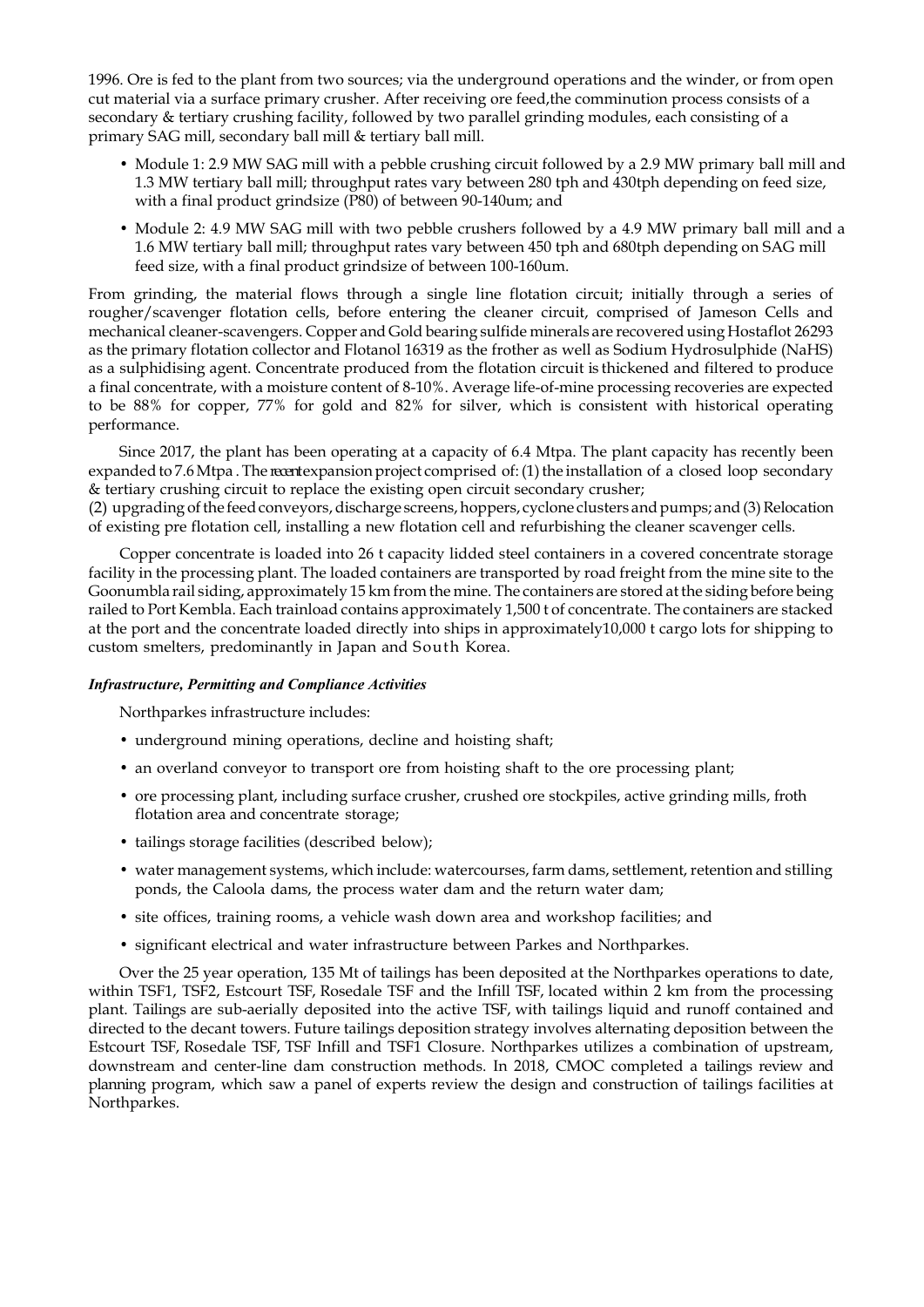Northparkes has been operating since 1993 following the grant of the original development consent (DA504/90) by the NSW Land and Environment Court. Northparkes operates with all necessary state and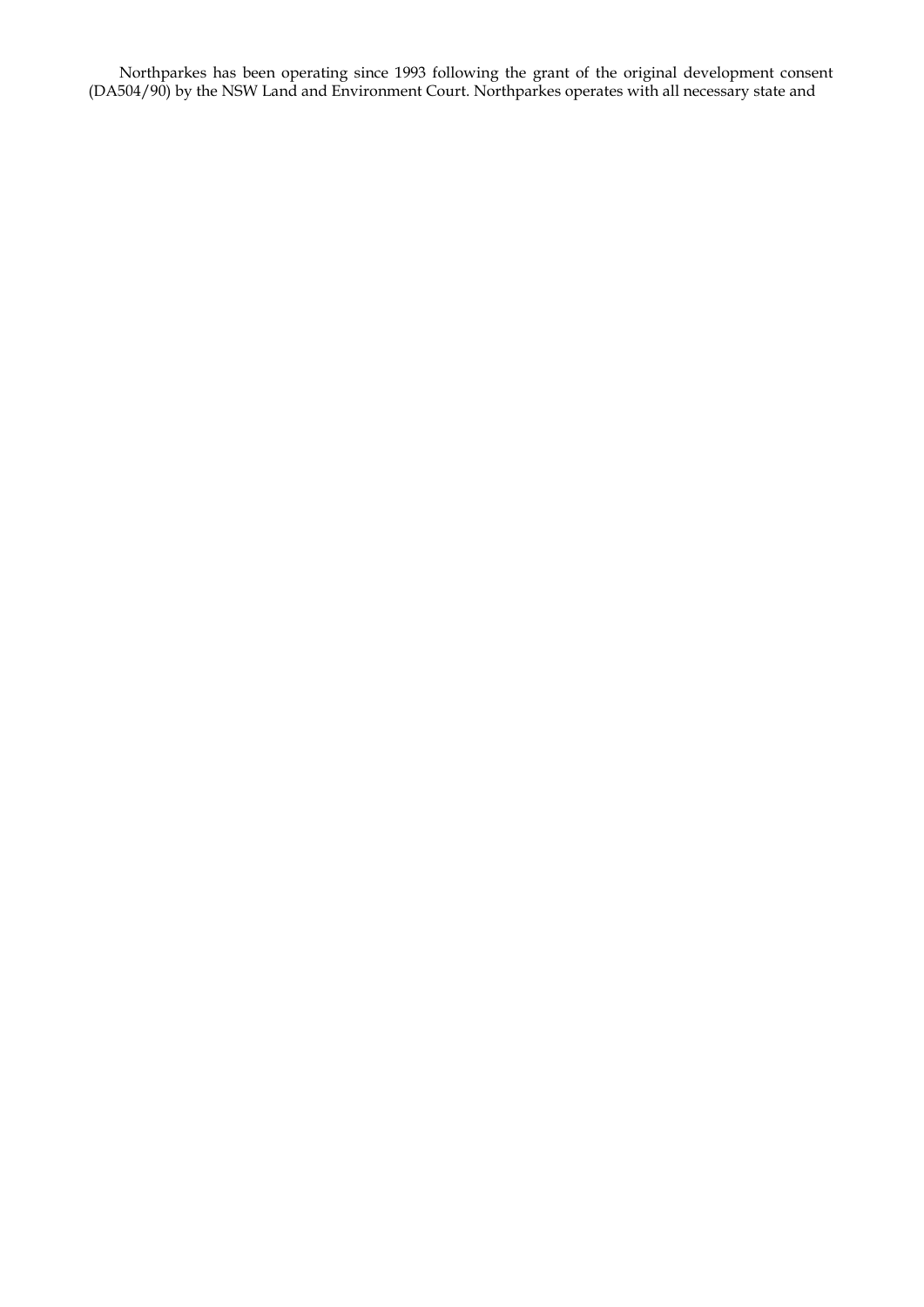federal approvals and benefits from a strong environmental track record and relationship with local stakeholders.

In accordance with license and approval requirements, Northparkes conducts an annual review which provides a summary of actual operational and environmental management activities, community relations, mine development and rehabilitation undertaken at Northparkes during the reporting period. Northparkes has developed and implemented a Health, Safety and Environment Management System. The environmental related system components and policy are compliant with ISO14001.

## Capital and Operating Costs

Capital projects at Northparkes comprise the 7.6 Mtpa expansion project, E26L1N development, extension to the Estcourt TSF, an upstream lift at the Rosedale TSF and a TSF buttress, in addition to sustaining capital, as summarised in Table 12.

## Table 12: Capital Expenditure Summary

| Type (US\$000,000) | 2022 | 2023 | 2024 |
|--------------------|------|------|------|
|                    |      |      |      |
|                    |      |      |      |
|                    |      |      |      |

Northparkes is a highly productive, low-cost copper producer; average unit operating costs over the life-of- mine are approximately:

- Mining: US\$5.74/t (underground) and US\$3.01/t (open-pit)
- Processing: US\$8.22/t
- G&A: US\$4.62/t

#### Exploration, Development, and Production

Northparkes is undergoing an expansion of throughput capacity from 6.4 Mtpa to 7.6 Mtpa. Project scope includes modifications, upgrades and replacements to operating facilities, currently under construction includes upgrades across each of the operating facilities to achieve the throughput increase to 7.6 Mtpa.

The E26L1N block cave is currently being developed, with production commencing from 2021 and completion of the production ramp up scheduled for the second half of 2022. Ore will be crushed and conveyed to the existing underground ore bins that feed the hoisting system and will be processed through the existing surface processing plant.

The Northparkes District has a strong history of exploration success on the Mining Leases since the 1970s, with four porphyry Cu-Au deposits having been mined to date. New deposits continue to be discovered,

e.g. GRP314 (2002), and the Mining Lease areas are still considered highly prospective. Drilling coverage, especially at depth and beneath the Altona Fault, is sparse away from the known deposits. Current exploration and evaluation activities are focused on identifying and defining Mineral Resources that can support a mine expansion. Recent exploration activities in the Mining Leases have been focused on GRP314, E31, E28, E26L1N and E22, predominantly for infill drilling and characterization purposes.

Regional aircore geochemical drilling has been undertaken on the various Exploration Licenses to explore for and evaluate early stage prospects. Close-spaced ground gravity surveys are being undertaken in the vicinity of the Mining Leases and surrounding Exploration Licenses A high-level detailed hyperspectral survey covering all of the